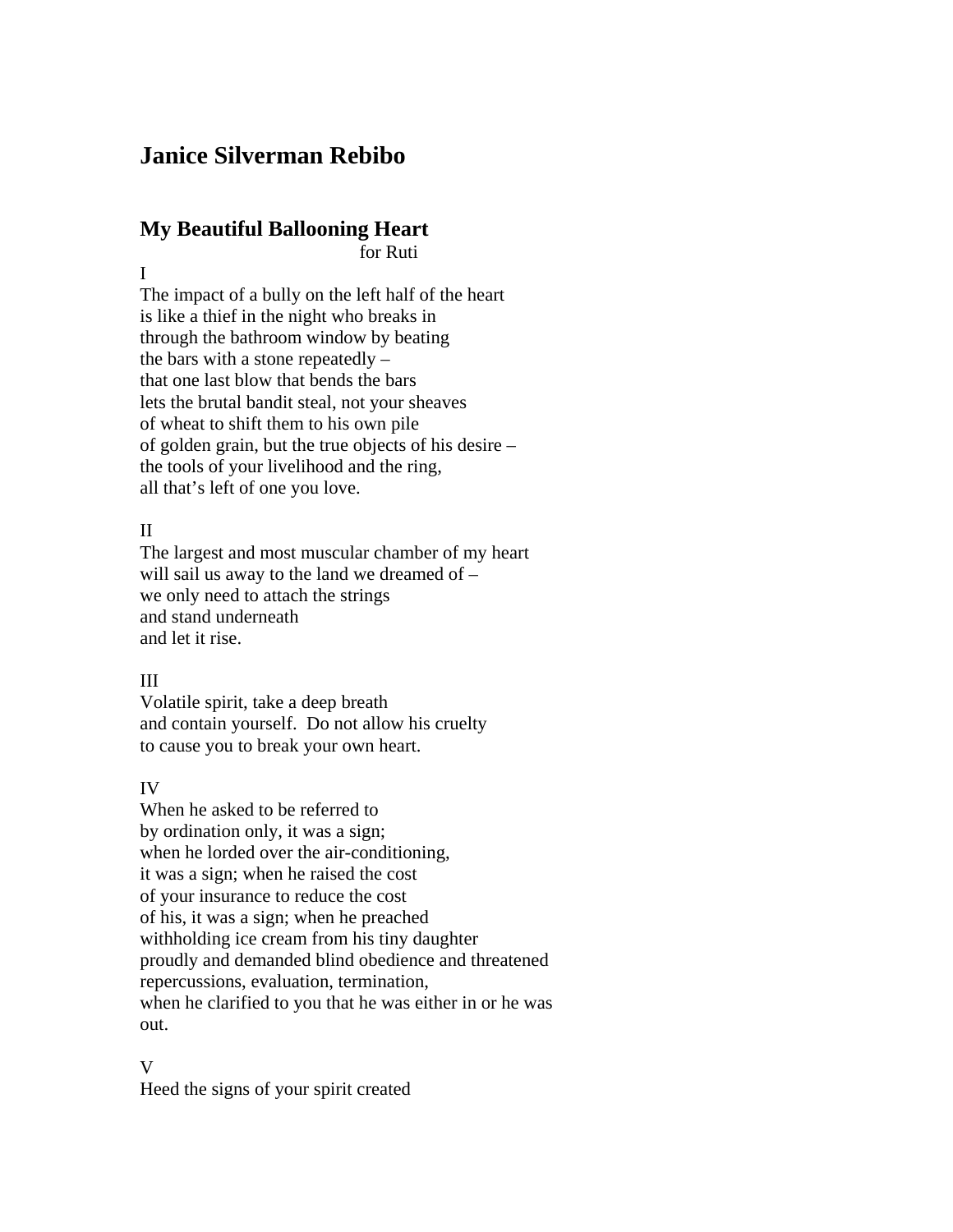in your left ventricle. Do not be frightened by the pain

s

in your chest

the lightning bolts before your eyes. Act judiciously, spill your guts to those in authority and walk away while your heart still beats reasonably well in that chest to the emergency room where they will misdiagnose you almost kill you if you haven't already died and then save you – both from them and from yourself, but not from him.

#### VI

A shock to your system, post traumatic stress, and maybe acid reflux just for muddying the waters of recovery. You are fine but will you tolerate a stress test just to be sure?

#### VII

The rest of the stressors do not go away. Let's send them on a vacation to Bolivia. Let's put them on a train. Up up and away high above my beautiful ballooning heart.

#### VIII

I am broken

and should be returning to the family farm the old boys are still there and have become doctors by now. They've missed me. We can lie on a tarp on the grass surrounded by the potted plants they brought me when they looked at my face and knew that not only am I older, I have not been well. A public park will do if the family has no farm. I'll strap on my pedometer and do a few laps, weigh myself on my new digital scale and take my own blood pressure now and again between kisses.

#### IX

The impact of a bully upon the younger generation is not limited to tabloids and TV. Tragedy easily descends down our offender's bony fingers down down to curse our children, forced to gather round